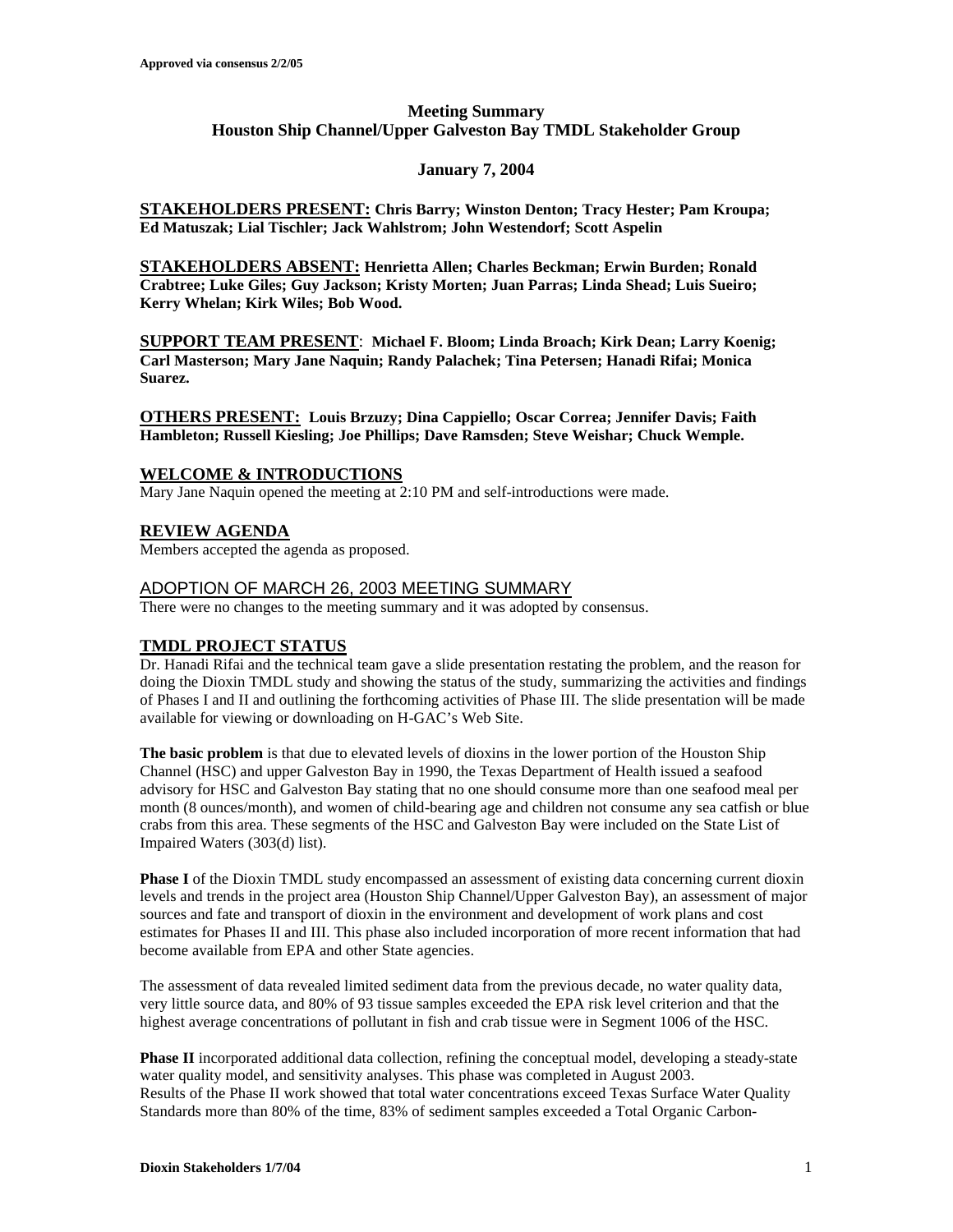normalized target (there are no standards for sediment), 96% tissue samples exceeded the health-based standard, segment 1006 showed highest dioxin concentrations in water, sediment and fish, segment 1005 had the highest crab concentrations, Phase II concentrations (sediment and tissue) in general were as high or higher than historical levels, nonpoint source load estimate was about twice the point source loads, and loading from domestic wastewater treatment facilities was estimated to be about twice that from industrial wastewater treatment facilities.

During this phase the technical team also sampled for PCBs in the HSC. In spring 2003 fish and sediment samples were analyzed for PCBs, while only 4 water samples and no crab samples were analyzed for PCBs. The sampling results showed that water quality criteria were exceeded in 18% of the samples (segments 1006 and 1007), crab samples showed few exceedances, more than 60% of the fish samples exceeded target value  $(0.47 \text{ ng/kg})$ .

**Phase III** is anticipated to take two years and the major tasks will be to develop a Quality Assurance Project Plan (QAPP) for additional data collection, conduct dioxin monitoring and additional data collection in the HSC, model the fate and transport of dioxins in the HSC using sophisticated models, participate in the stakeholder process and estimate TMDL allocations. This phase was scheduled to begin September 2003, but until TCEQ and EPA approve the QAPP, data collection cannot begin. TCEQ submitted an approved QAPP to EPA on December 9, 2003.

During Phase III, 17 in-channel locations will be monitored for water (dissolved and particulate matter), sediment, fish and crab twice, 11 tributary locations will be monitored for fish and crab once, sediment cores will be taken at 6-8 locations to gather data on the historical deposition of dioxins and furans as well as accumulation rates, and ambient water samples will be collected at confluences with main tributaries – 11 locations, twice.

**The stakeholders** raised and discussed a number of issues and questions. There were no clear-cut answers to the questions and it is very likely discussion of these issues will continue through the end of this project. The issues and questions included:

- Unknown Sources Simple preliminary model analyses suggest that measured sources do not account for the amount of dioxin observed in segments of the HSC, implying that significant unknown sources may exist. The project team will review the data from a congener-specific perspective, and consider adjusting remaining sampling activities to determine if/where other sources exist.
- Atmospheric deposition what direction is it coming from and what is the difference in contribution between deposition vs. ground sources?
- Storm water runoff need to sample at storm drains, do studies show smaller particles of dioxin come down with rain?, and need to look at different markers in storm water.
- Need to look at the drop out of dioxin caused by mixing of saline and fresh water.
- Need to look at the effects of significant dredging of the HSC.
- Need to look at different bioaccumulation rates and go back to statistical analysis to determine what congeners are really causing the biggest problem.
- Why is there no seasonal variation in fish and crab data?
- The need for a food chain model to really understand how fish and crab accumulate the dioxins/furans and help us identify relevant sources (e.g. sediment versus external sources).
- The need to include disequilibrium in the modeling instead of just assuming equilibrium and wondering why the mass balance does not balance.

## **MEMBERSHIP ISSUES**

The main membership issue was the need to discuss the vacancy situation. As of the beginning of the meeting there were three definite vacancies – The Port of Houston representative and two others. The Port has assigned **Scott Aspelin**. At the close of the meeting the group, by consensus, welcomed two new members for the remaining vacancies. These new members are **Louis Brzuzy** of Shell Chemical and **Steve Weishar**, who will be representing the Greater Houston Partnership. Several other members were identified who have missed meetings or contact has been difficult. It is believed that Henrietta Allen has suffered